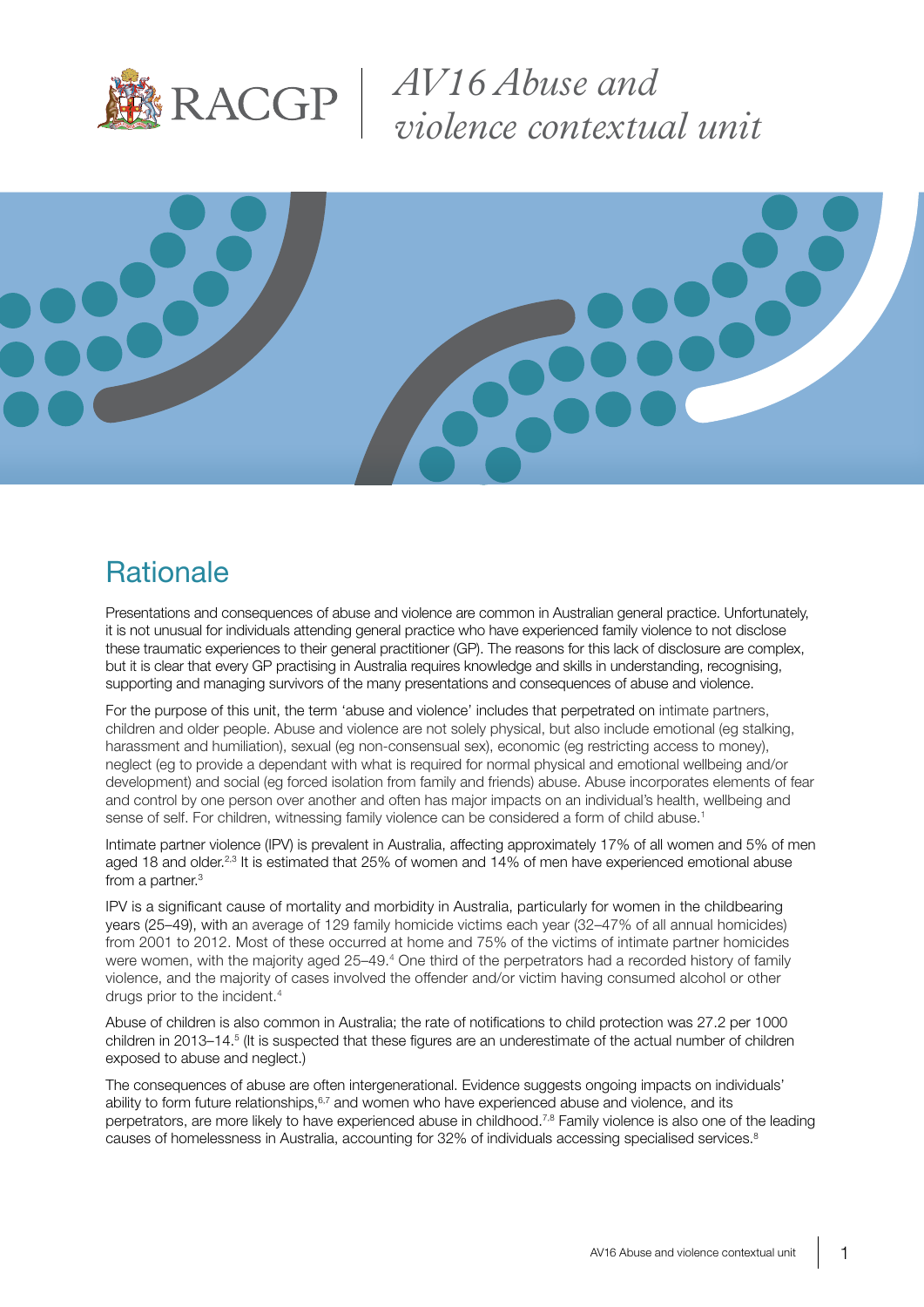Family violence is pervasive throughout Australia and not confined to particular socioeconomic or cultural groups.2,9 Recognised correlating factors for risk of violence in women include exposure to abuse or violence as a child, issues of alcohol or drug dependency, financial or personal stress, and a lack of social support.<sup>9</sup> Some women are also more vulnerable to violence, or less able to leave violent relationships, based on factors such as age, Aboriginal and Torres Strait Islander status, rural and remote location, disability, ethnicity, English language ability and pregnancy.<sup>2</sup>

An estimated 51,200 Australians aged 18 and older experienced sexual assault in 2011–12, and close to one third of those had the most recent incident reported to the police.<sup>10</sup>

It is likely that most GPs are not aware of the number of their patients who are experiencing family violence. Full-time GPs may be seeing up to five women per week who are experiencing IPV, one to two of whom will have experienced severe violence.<sup>11,12</sup> It is also important to note that only 14% of women experiencing intimate partner sexual violence and 16% of women assaulted by another male reported the assault to police.<sup>13</sup>

The majority of those who experience family and sexual violence don't disclose for a number of reasons, including:

- fear of reprisal/worsening violence
- social isolation
- financial dependence
- decimated self-esteem as a consequence of the violence
- emotional dependence
- inability to recognise cycle of abuse and self-blame
- fear of losing custody of children
- cultural or religious issues.<sup>11</sup>

GPs are well positioned within high-quality therapeutic relationships to recognise red flags that indicate family violence may be occurring and take appropriate action to minimise patient risk. Individuals may present on one or several occasions with 'suspicious' signs, such as unexplained/inadequately explained bruising or recurrent injuries. GPs may also be presented with less specific symptoms among patients of all ages:

- children and adolescents bedwetting, sleeping difficulties, changes in mood and behaviour (eg problems concentrating, deterioration in school work, social withdrawal, sexual and/or risky behaviours, anxiety symptoms and/or phobias)<sup>14</sup>
- adults for whom IPV is possible mood and somatoform symptoms, eating disorders, post-traumatic stress disorder (PTSD), complex PTSD (formerly referred to as borderline personality disorder), substance misuse, suicidal ideation<sup>15</sup>
- older people mood symptoms, insomnia, avoidance of eye contact and/or reluctance to talk.<sup>1</sup>

Questions that may be used to empathically and sensitively ask patients of all ages about exposure to abuse and violence can be found in the RACGP's *Abuse and violence: Working with our patients in general practice* (the 'White book'). For example:

- children and adolescents 'Some children get scared at home. What do you think makes them scared?'; 'Where do you feel safe? Where do you feel not safe?'
- adults for whom IPV is possible 'Is there a lot of tension in your relationship? How do you resolve arguments?'; 'Sometimes partners react strongly to arguments and get physical. Is this happening to you?'
- older people 'Has anyone made you feel afraid recently?'; 'Have you felt upset because someone spoke to you in a way that made you feel ashamed or threatened?'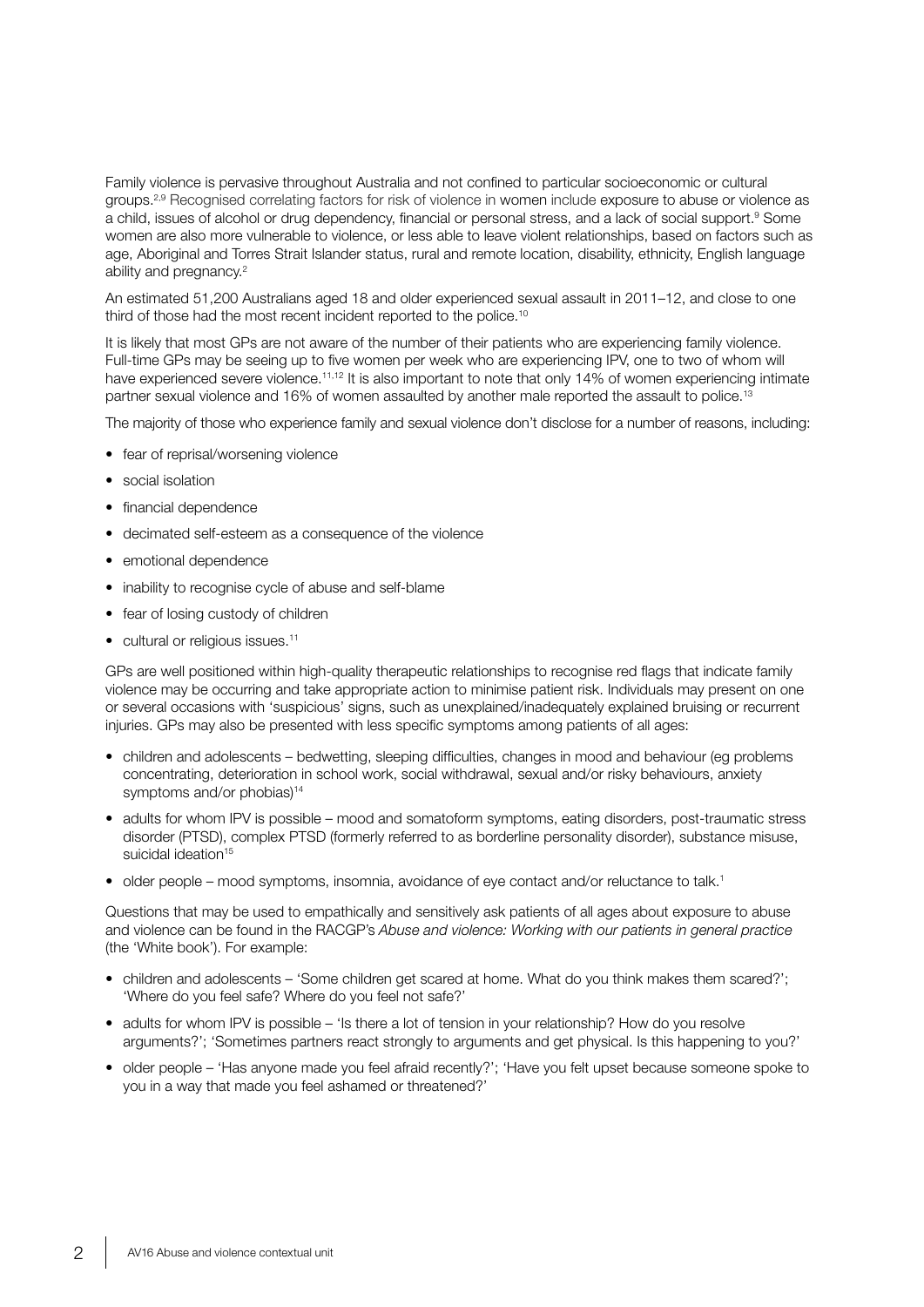Assessment of safety is an essential role for the GP when a patient raises concerns in general practice. GPs should be familiar with state-based legislative criteria regarding mandatory notification of suspected child abuse and the process by which to undertake such a notification.

Important questions to assist with assessment of an individual's safety can also be found in the White book. For example:

- 'What do you need to feel safe?'
- 'Has the frequency and severity of abuse and/or violence increased recently?'
- 'How safe do you feel at the moment?'
- 'Does the perpetrator have access to a weapon?' (The majority of deaths due to partner violence are caused by stabbing or beating.) $4,11$

It is important for GPs to be able to provide patients:

- review and ongoing support
- referral for advocacy support and/or other specialised services (eg sexual assault services, respite care, home nursing, aged care assessment and/or admission)
- help in developing a safety plan (eg list of emergency numbers, identifying a safe place to go, ensuring access to money, valuables and important documents, having a packed bag to enable leaving quickly)
- counselling for PTSD
- empowerment counselling.

GPs play a key role in supporting those who have experienced sexual assault, guiding them with their available options. Unless a GP is trained in gathering forensic evidence, they should refer these patients to specialised services.<sup>16</sup> Skills in the provision of counselling, emergency contraception and discussion regarding prophylactic treatment are also important for GPs.

Maintaining high-quality documentation is particularly important when working with those who have experienced family violence. Court proceedings may occur after a significant amount of time has passed, so writing clear notes to serve as a reference for future medico-legal reports and/or court appearances is very important. In taking these notes, it is useful for GPs to:

- not list events as fact, but phrase them as 'patient stated that …' or similar
- only document what they would be prepared to say in court proceedings
- use caution to not act as an advocate for the individual, but to rather document what has been stated and found during any consultation/examination
- understand appropriate terms to describe wound types that may assist in later determining causation (eg laceration, incision, bruise, abrasion, etc)
- avoid emotive language and seek advice from a medical defence organisation if concerned.<sup>17,18</sup>

The consequences of family violence are often ongoing and the long-term health impacts are beginning to be more broadly understood. For example, it has been found that the PTSD rates may be as high as 50% for survivors of rape.<sup>19</sup> The mental health impacts of family violence, including on an individual's confidence, capacity to form future relationships, sense of self and risk of substance misuse, are often significant.

Adult male and female survivors of child abuse are particularly at risk of developing long-term mental health issues, including depression and complex PTSD. Survivors of childhood sexual abuse constitute a significant proportion of those in the custodial justice system and who request services from the non-government organisational and mental health sectors, and research suggests that approximately 35–70% of female mental health patients report, if asked, a history of childhood of abuse.<sup>20-22</sup>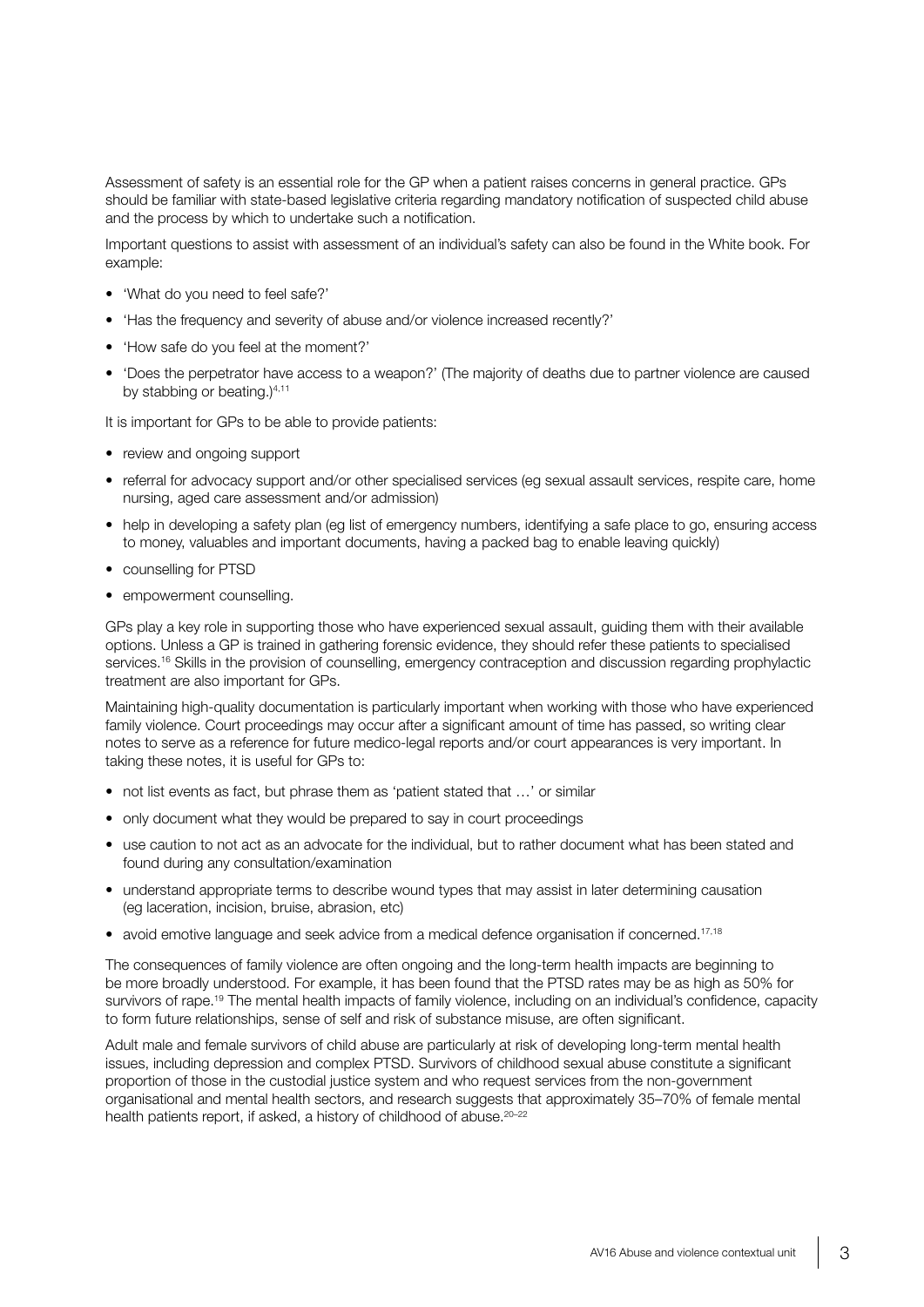GPs can use simple strategies to assist in establishing a safe environment for individuals who have experienced such traumas and who demonstrate psychological symptoms, particularly those of complex PTSD. These strategies include:

- ensuring adequate time for consultations
- asking 'What has happened?' rather than 'What is wrong with you?'
- developing actions plans if triggering events occur
- establishing a therapeutic relationship based on respect and trust, with clearly explained boundaries.<sup>15</sup>

There has also been increased recognition of the role of family violence in physical disease associations, including cardiovascular disease, type 2 diabetes, chronic pain syndromes (eg fibromyalgia and unexplained pelvic pain), gastrointestinal disorders (eg irritable bowel syndrome), chronic fatigue syndrome, somatoform disorders and migraines.<sup>19,21,23</sup>

The role of the GP is essential in not only recognising people who have experienced or are experiencing abuse and violence, but providing continuity of care, support and appropriate referrals in order to optimise long-term health and wellbeing and minimise the impacts of associated traumas.

### Related contextual units

AH16 Aboriginal and Torres Strait Islander health

CY16 Children and young people's health

DB16 Individuals with disabilities

CO16 Care of older persons

RA16 Refugee and asylum seeker health

WH16 Women's health

PS16 Psychological health

SH16 Sexual and reproductive health

### **References**

- 1. Forsdike K, Tarzia L, Hindmarsh E, Hegarty K. Family violence across the life cycle. Aust Fam Physician 2014;43(11):768–74.
- 2. Phillips J, Vandenbroek P. Domestic, family and sexual violence in Australia: An overview of the issues. Research paper series, 2014–15. Parliament of Australia: Canberra, 2014.
- 3. Australian Bureau of Statistics. Personal safety, Australia, 2012. ABS cat. no. 4906.0. Canberra: ABS, 2013. Available at [www.abs.gov.](http://www.abs.gov.au/ausstats/abs@.nsf/mf/4906.0) [au/ausstats/abs@.nsf/mf/4906.0](http://www.abs.gov.au/ausstats/abs@.nsf/mf/4906.0) [Accessed 4 February 2016].
- 4. Cussen T, Bryant W. Domestic/family homicide in Australia. Australian Institute of Criminology: Canberra, 2015.
- 5. Australian Instititute of Family Studies. Mandatory reporting of child abuse and neglect. Available at [https://aifs.gov.au/cfca/publications/](https://aifs.gov.au/cfca/publications/mandatory-reporting-child-abuse-and-neglect) [mandatory-reporting-child-abuse-and-neglect](https://aifs.gov.au/cfca/publications/mandatory-reporting-child-abuse-and-neglect) [Accessed 4 February 2016].
- 6. Kitzmann KM, Gaylord NK, Holt AR, Kenny ED. Child witnesses to domestic violence: A meta-analytic review. J Consult Clin Psychol 2003;71(2):339–52.
- 7. Hegarty K, Gunn J, Chondros P, Taft A. Physical and social predictors of partner abuse in women attending general practice: A crosssectional study. Br J Gen Pract 2008;58(552):484–87.
- 8. Australian Institute of Health and Welfare. Specialist homelessness services 2012–13. Canberra: AIHW, 2013.
- 9. Smith N, Weatherburn D. Personal stress, financial stress, social support and women's experiences of physical violence: A longitudinal analysis. Crime and Justice Bulletin 2013;168:1–20.
- 10. Australian Bureau of Statistics. Crime victimisation, Australia, 2011–12. Cat. no. 4530.0. Canberra: ABS, 2013. Available at www.abs. gov.au/AUSSTATS/abs@.nsf/Lookup/4530.0Main+Features12011-12?OpenDocument [Accessed 4 February 2016].
- 11. The Royal Australian College of General Practitioners. Abuse and violence: Working with our patients in general practice. 4th edn. East Melbourne, Vic: RACGP, 2014. Available at [www.racgp.org.au/download/Documents/Guidelines/Whitebook/whitebook-4thedn.pdf](http://www.racgp.org.au/download/Documents/Guidelines/Whitebook/whitebook-4thedn.pdf)